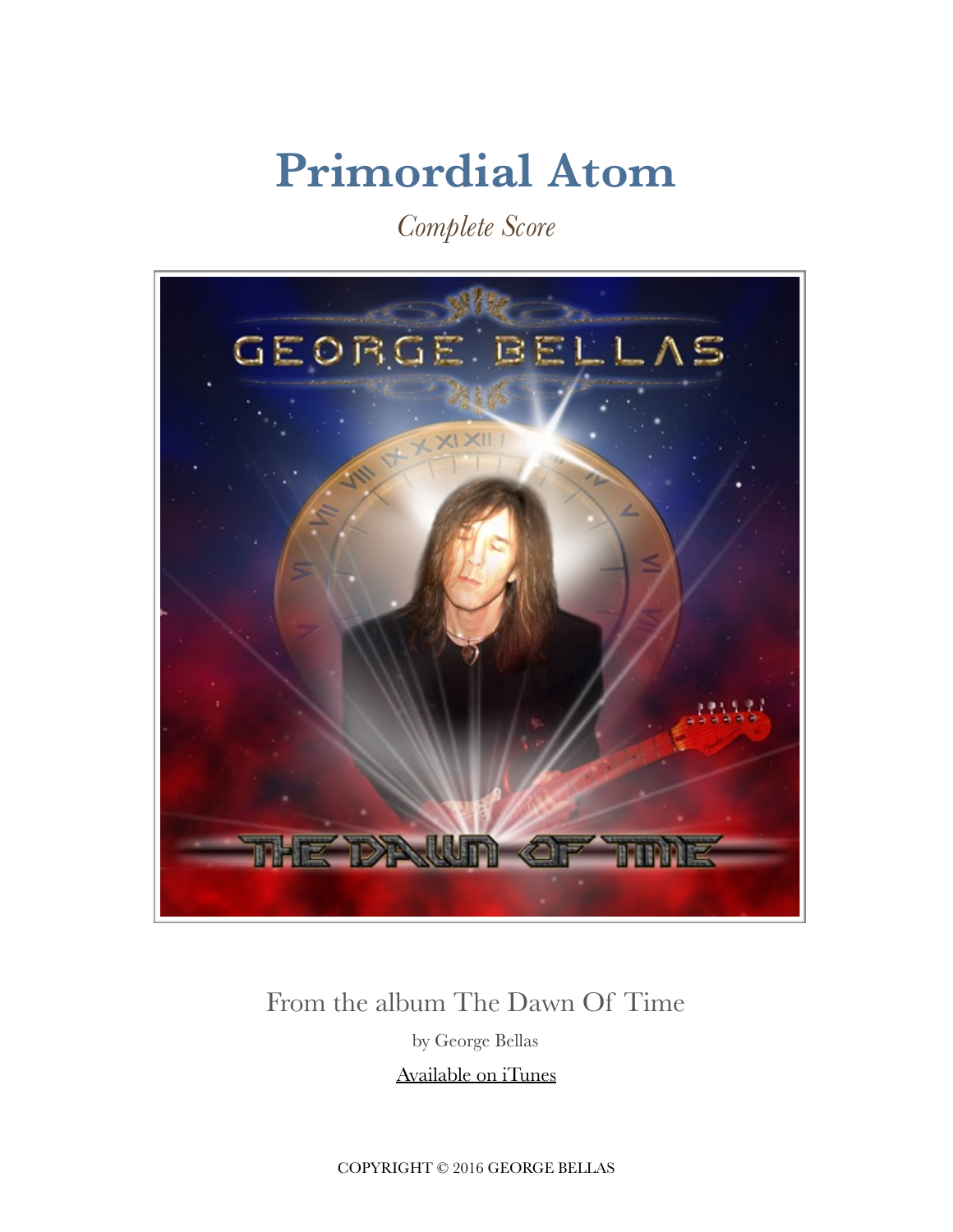# **Primordial Atom**

#### Transcription Notes

Primordial Atom is the 16th composition on the 2010 album The Dawn Of Time by George Bellas. This piece is characterized by a rich harmonic language with several modulations that underpins a virtuosic melody performed by the guitar and piano in unison with a variety of supporting orchestration.



Primordial Atom begins in the key of B minor with an ascending flourish in the flutes that is immediately followed by the introduction of the guitar and piano playing virtuosic lines comprised of scale and arpeggio passages.

Measure eighteen modulates to the key of E minor with a series of pivot-note based lines continuing to be played by the guitar and piano with additional orchestration using the 1st and 2nd violins, violas, oboes, trumpets, bassoon, and glockenspiel. Measure thirty-six begins a section that includes a two-string sweeping arpeggio passage played by the guitar that outlines the harmonies being played by the 16th note arpeggio figure in the piano. Measure fifty-seven begins in the key of A minor that is characterized by melodic lines that are diatonic yet contain an abundance of chromatic passing tones. Measure seventythree begins a modulation to the key of D minor with a pivot-note based line.

The final section at measure one hundred one steers the piece back to the relative major of the home key and then ends with a perfect authentic cadence at measure one hundred sixteen that is extended for several measures until the final 5-octave drop to low D at measure one hundred nineteen.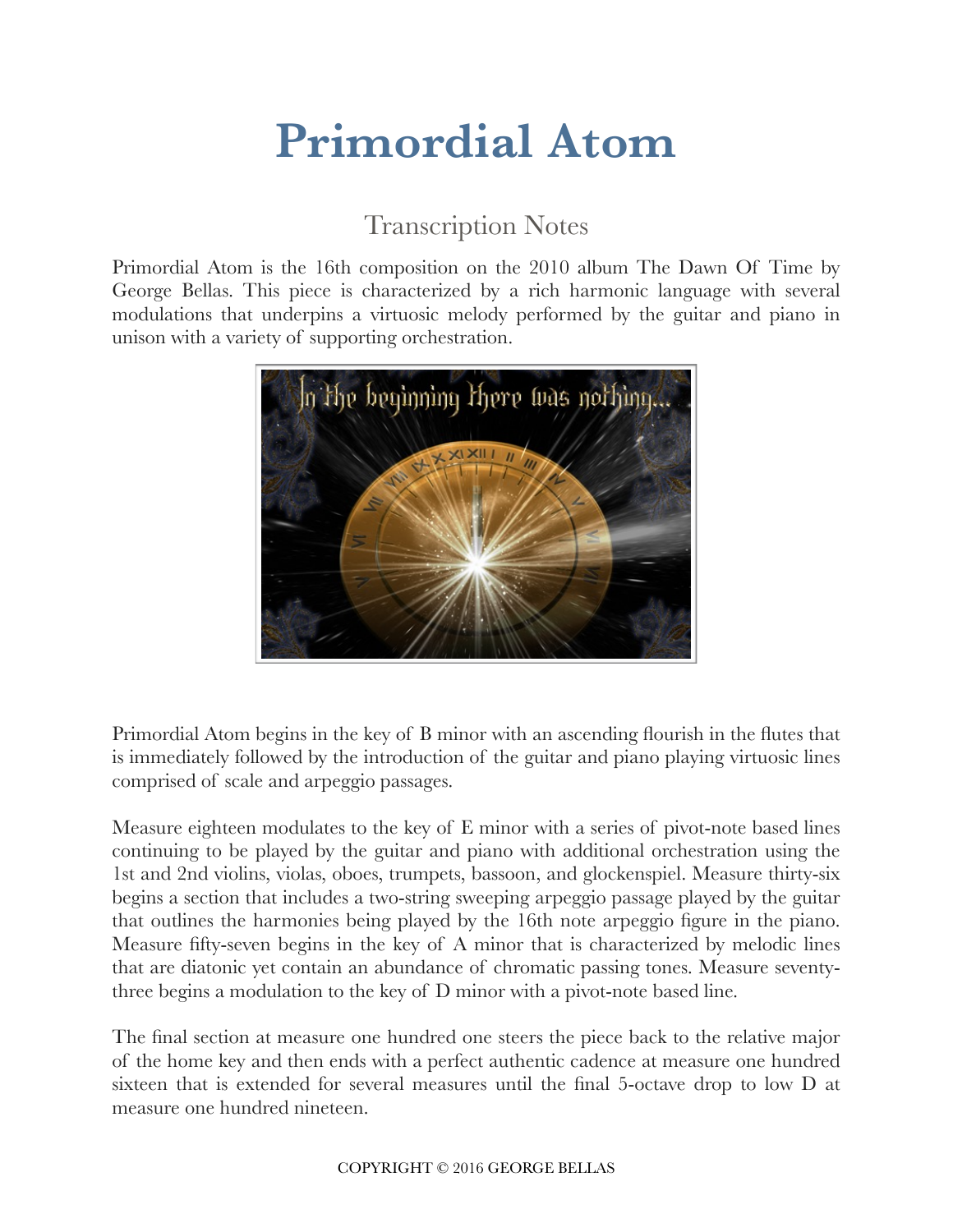

1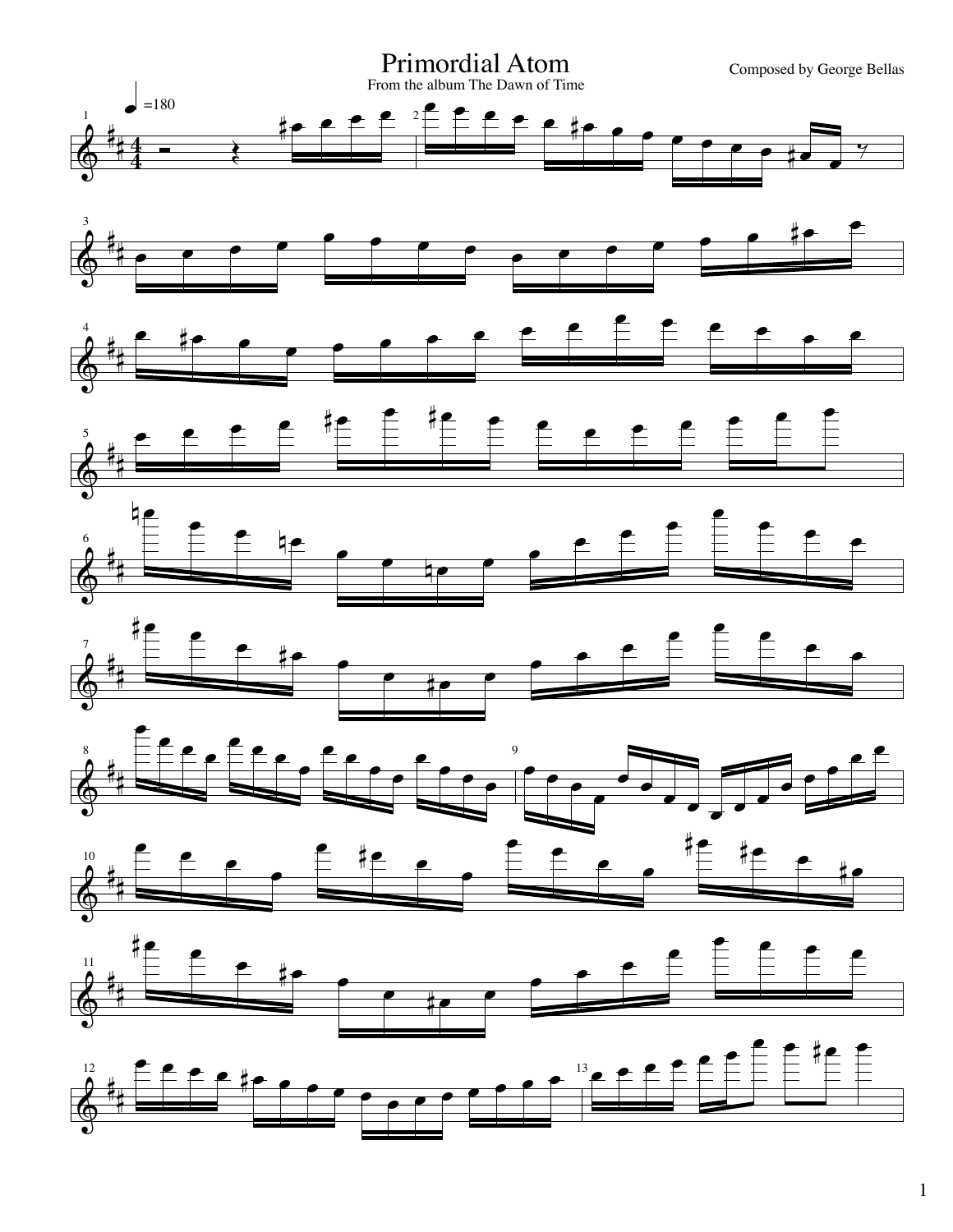

















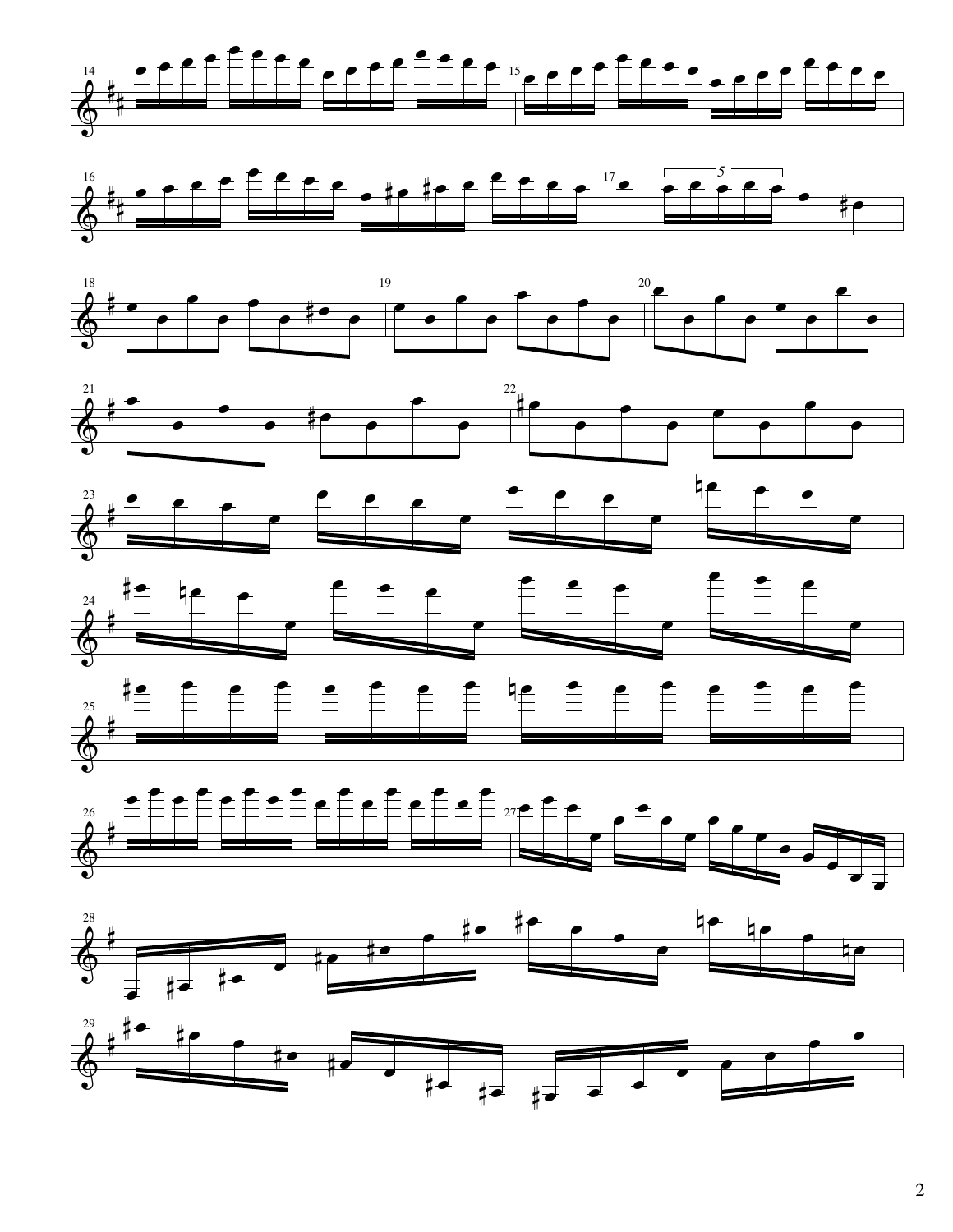















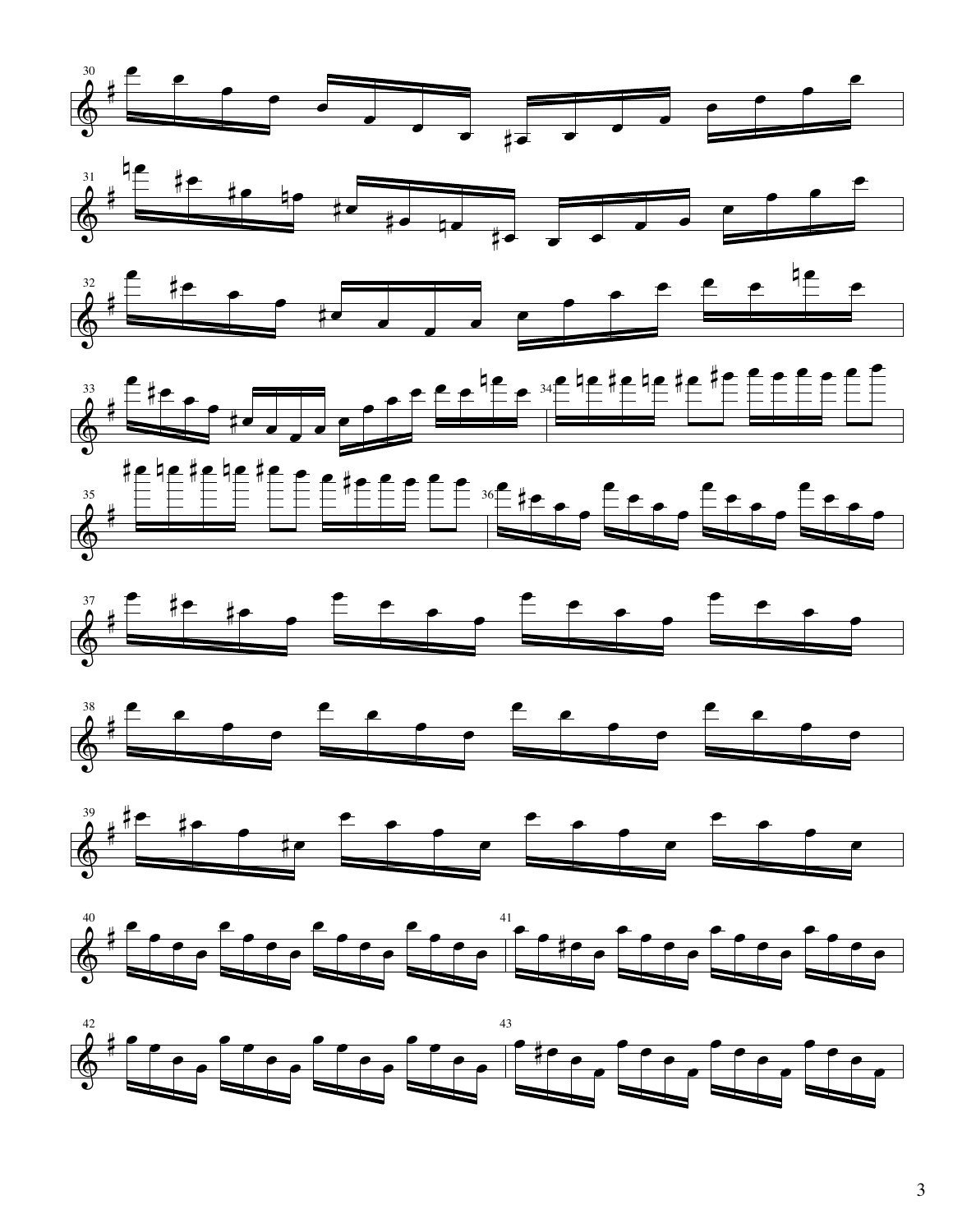















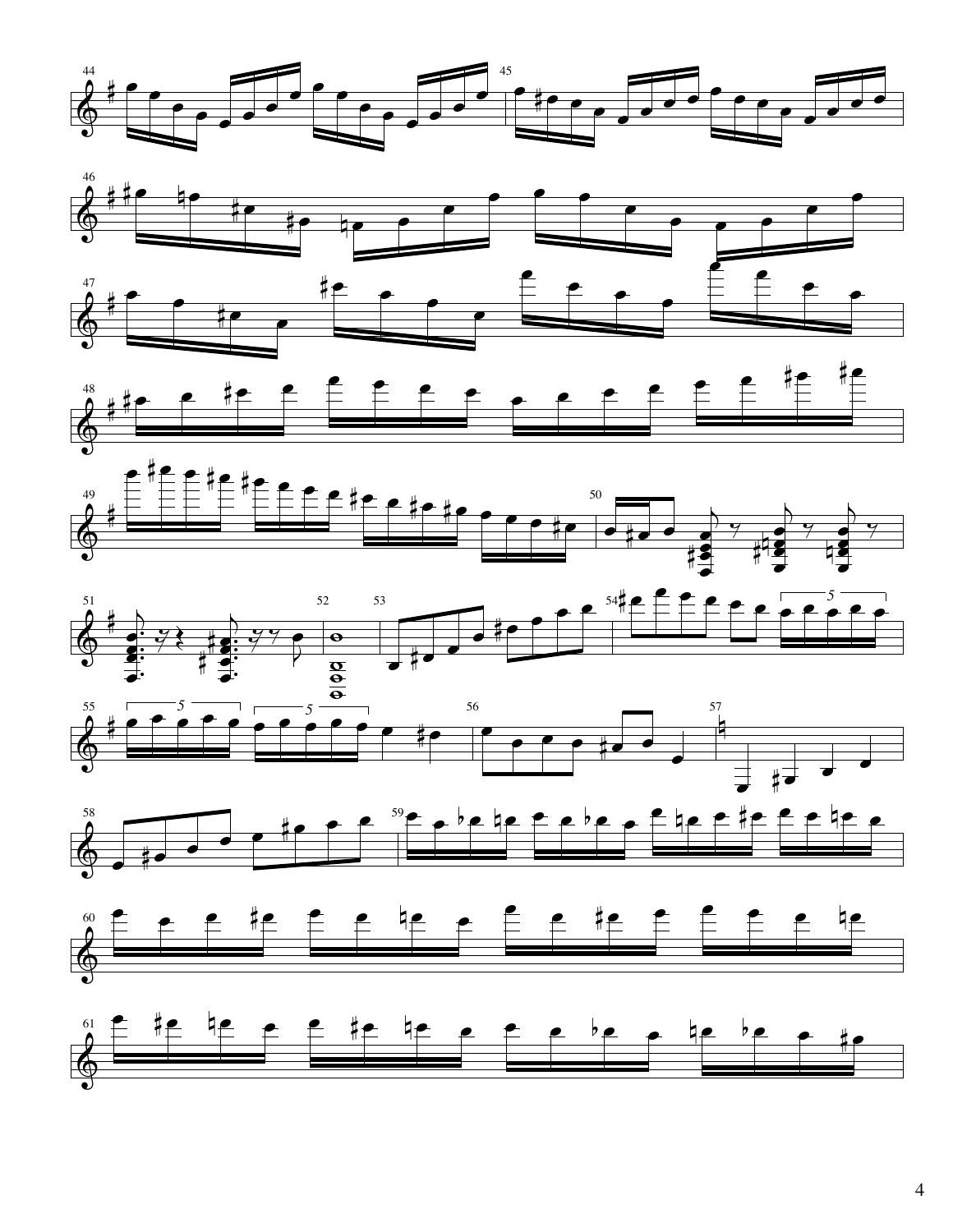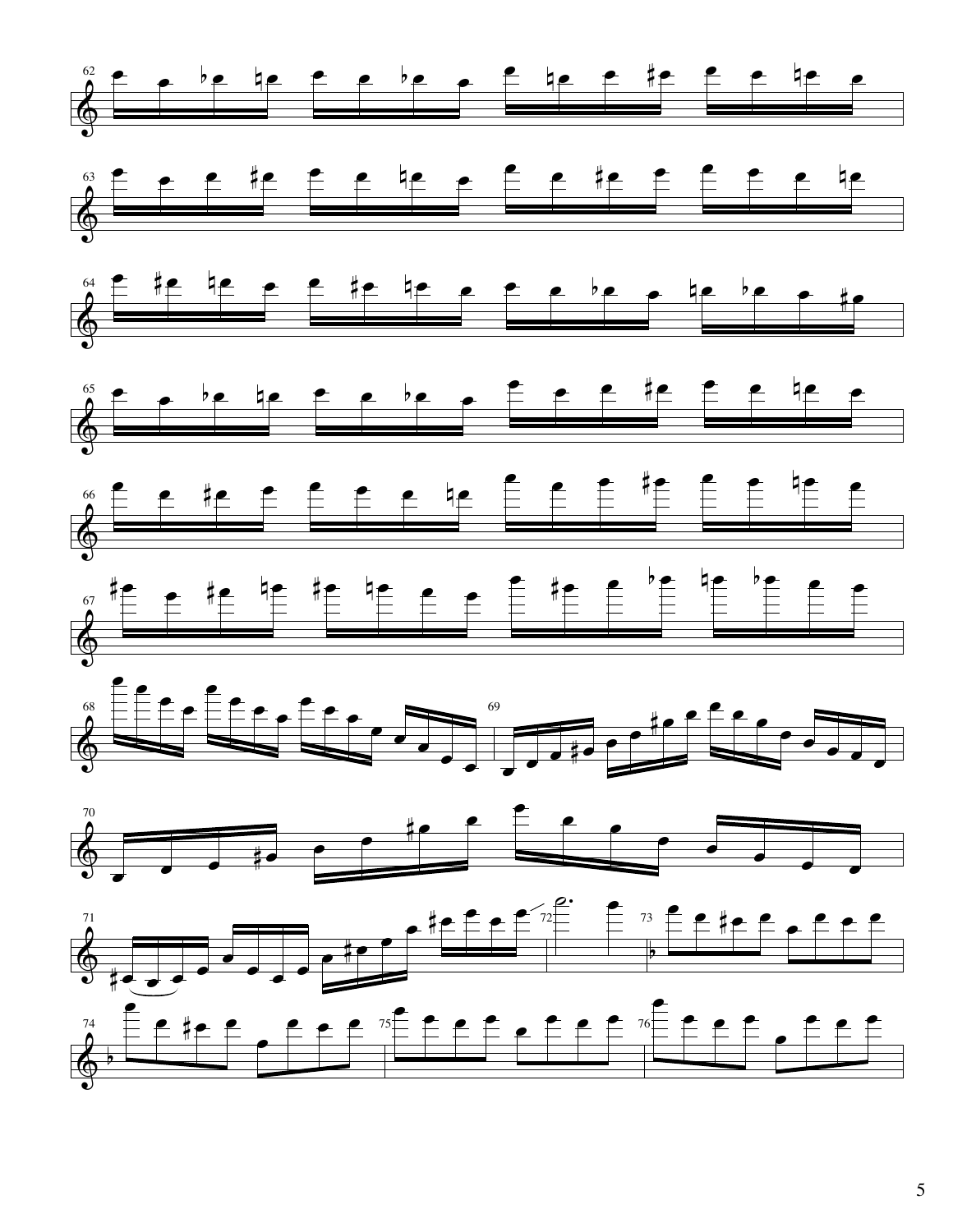

















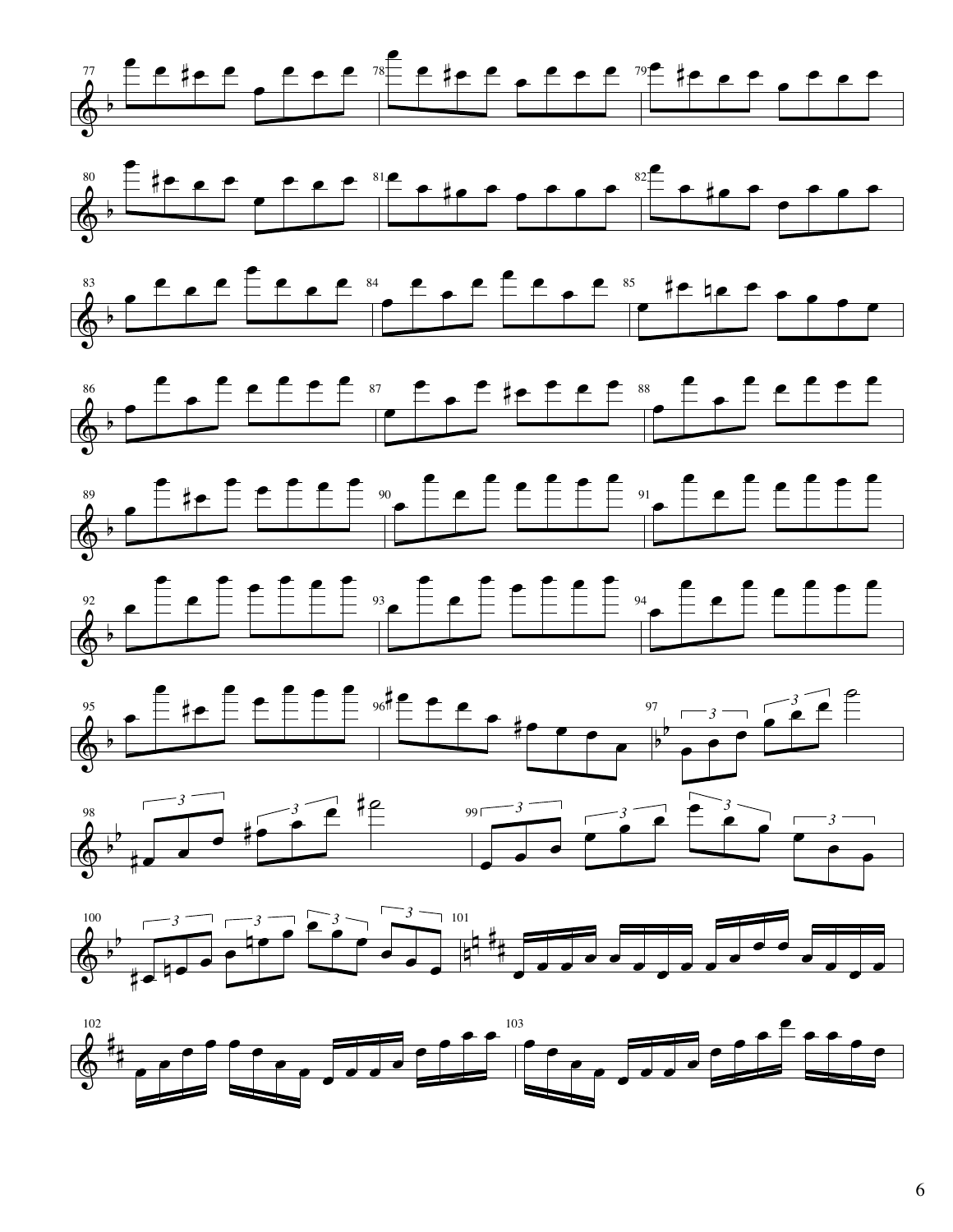